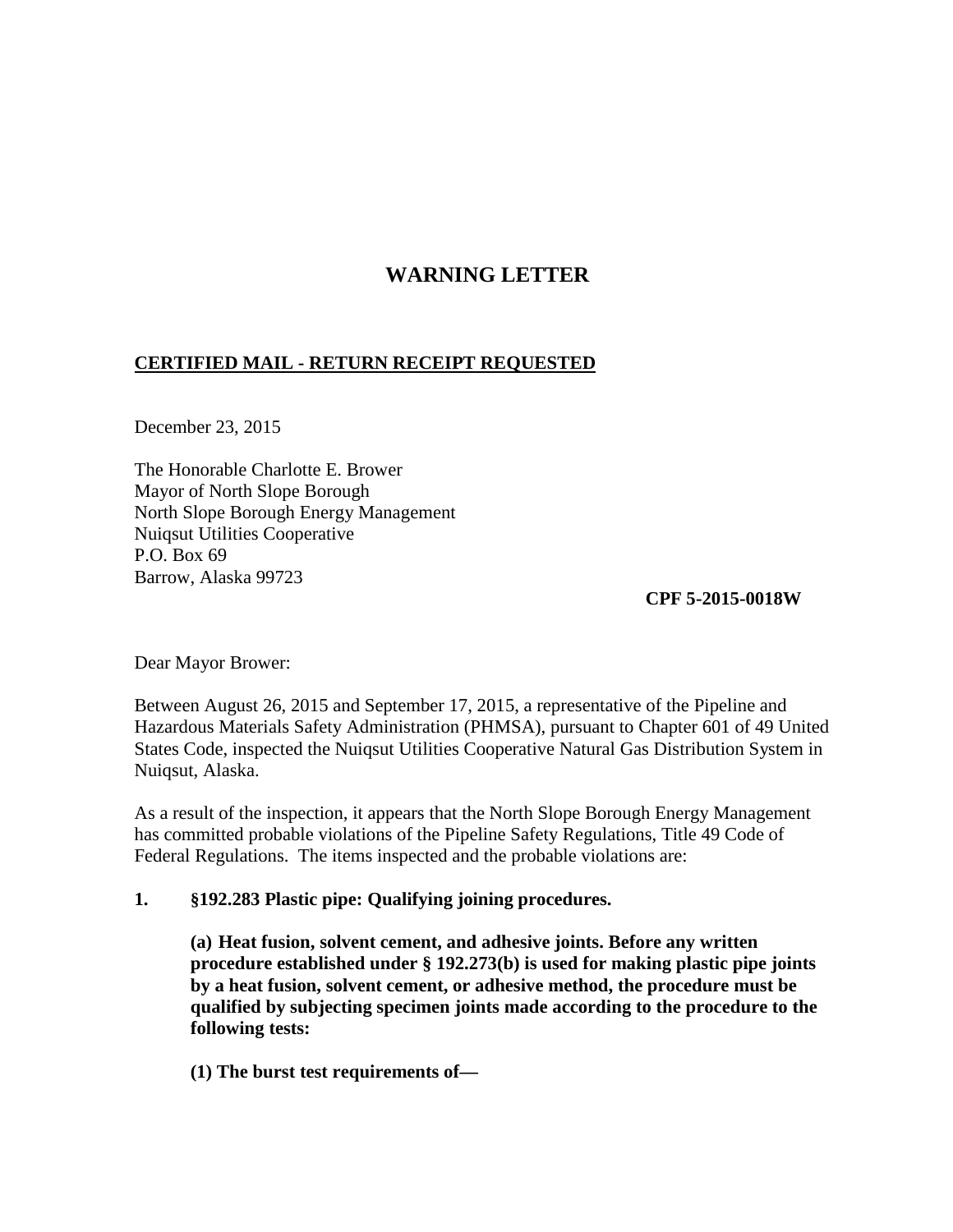# **(i) In the case of thermoplastic pipe, paragraph 6.6 (Sustained Pressure Test) or paragraph 6.7 (Minimum Hydrostatic Burst Test) of ASTM D2513-99 for plastic materials other than polyethylene or ASTM D2513-09a (incorporated by reference,** *see* **§192.7) for polyethylene plastic materials.**

North Slope Borough Energy Management (NSBEM) failed to comply with §192.283(a)(1)(i) for qualifying joining procedures. At the time of the inspection, NSBEM had not qualified its plastic pipe joining procedures. In addition, NSBEM did not have any record of a Sustained Pressure Test or Minimum Hydrostatic Burst Test or Sustained Static Pressure Test to qualify plastic pipe joining procedures.

# **2. §192.467 External corrosion control: Electrical isolation.**

# **(a) Each buried or submerged pipeline must be electrically isolated from other underground metallic structures, unless the pipeline and the other structures are electrically interconnected and cathodically protected as a single unit.**

NSBEM failed to monitor the electrical isolation as required by  $\S 192.467(a)$ . At the time of the inspection, it was noted that the union had not been replaced with a dielectric union. In addition, the records of the Taku Cathodic Protection Survey in June 2012 found no electrical isolation at building 401, the police station.

#### **3. §192.603 General provisions.**

# **(b) Each operator shall keep records necessary to administer the procedures established under §192.605.**

NSBEM could not provide documentation that the procedures established under §192.605 required by §192.603(b) were reviewed in accordance with §192.605(b)(8). At the time of the inspection, NSBEM had not periodically reviewed and did not have records showing work done by its personnel to determine the effectiveness of the procedures used in normal operation and maintenance. Furthermore, NSBEM has not taken corrective action where deficiencies were found.

#### **4. §192.616 Public awareness.**

**(c) The operator must follow the general program recommendations, including baseline and supplemental requirements of API RP 1162, unless the operator provides justification in its program or procedural manual as to why compliance with all or certain provisions of the recommended practice is not practicable and not necessary for safety.**

NSBEM failed to follow the general program recommendations as required by  $§192.616(c)$ . At the time of the inspection, it was noted that the Public Awareness program did not include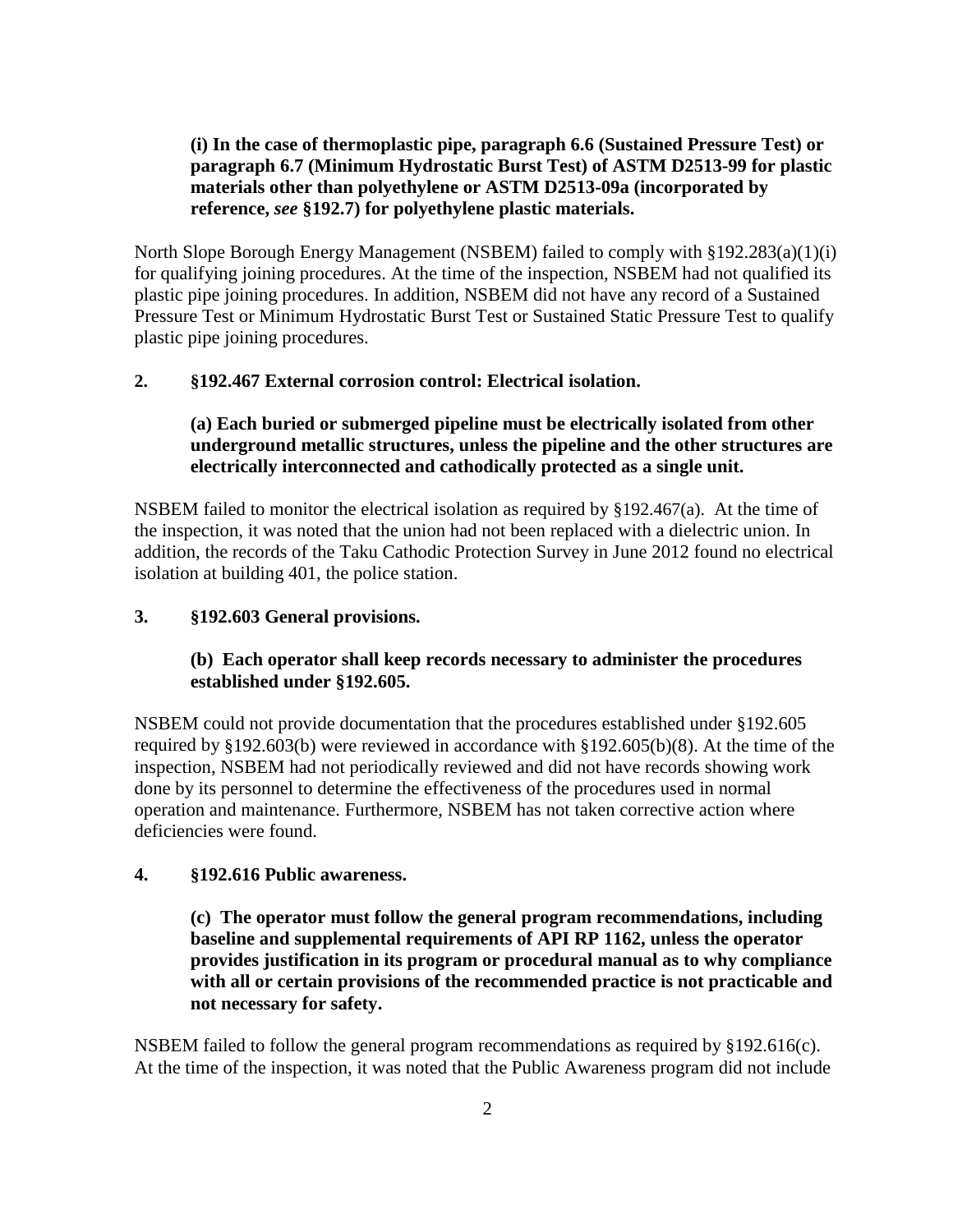other languages commonly understood by a significant number and concentration of the non-English speaking population in the operator's area as required by  $§192.616(g)$ , i.e. the Inupiat language is commonly understood in the Nuiqsut Village. Meanwhile, the Public Awareness message that was available was printed in English only.

### **5. §192.625 Odorization of gas.**

### **(e) Equipment for odorization must introduce the odorant without wide variations in the level of odorant.**

NSBEM failed to ensure the equipment for odorization must introduce the odorant without wide variations as required by §192.625(e). At the time of the inspection, NSBEM discovered the cracked or disconnected siphon tubes were stopping the odorant from being supplied to the YZ odorant injector pump. In addition, the records show no detectable odor in the natural gas between November 2012 and March 2013 for the monthly sniff tests.

### **6. §192.625 Odorization of gas.**

# **(f) To assure the proper concentration of odorant in accordance with this section, each operator must conduct periodic sampling of combustible gases using an instrument capable of determining the percentage of gas in air at which the odor becomes readily detectable.**

NSBEM failed to assure the proper concentration of odorant as required by §192.625(f). NSBEM was unable to assure the proper concentration of odorant in its natural gas during sampling. In addition, the records for the sniff test did not record the percent of gas in air when the odorant could be detected.

### **7. §192.707 Line markers for mains and transmission lines.**

# **(c) Pipelines aboveground. Line markers must be placed and maintained along each section of a main and transmission line that is located aboveground in an area accessible to the public.**

NSBEM failed to maintain adequate line markers as required by §192.707(c). At the time of the inspection, NSBEM did not have line markers above ground accessible to the public. No line markers were placed alone and above ground pipeline in an area accessible to the public. In addition, the above ground valve station number 7 was unmarked.

Under 49 United States Code, § 60122, you are subject to a civil penalty not to exceed \$200,000 per violation per day the violation persists up to a maximum of \$2,000,000 for a related series of violations. For violations occurring prior to January 4, 2012, the maximum penalty may not exceed \$100,000 per violation per day, with a maximum penalty not to